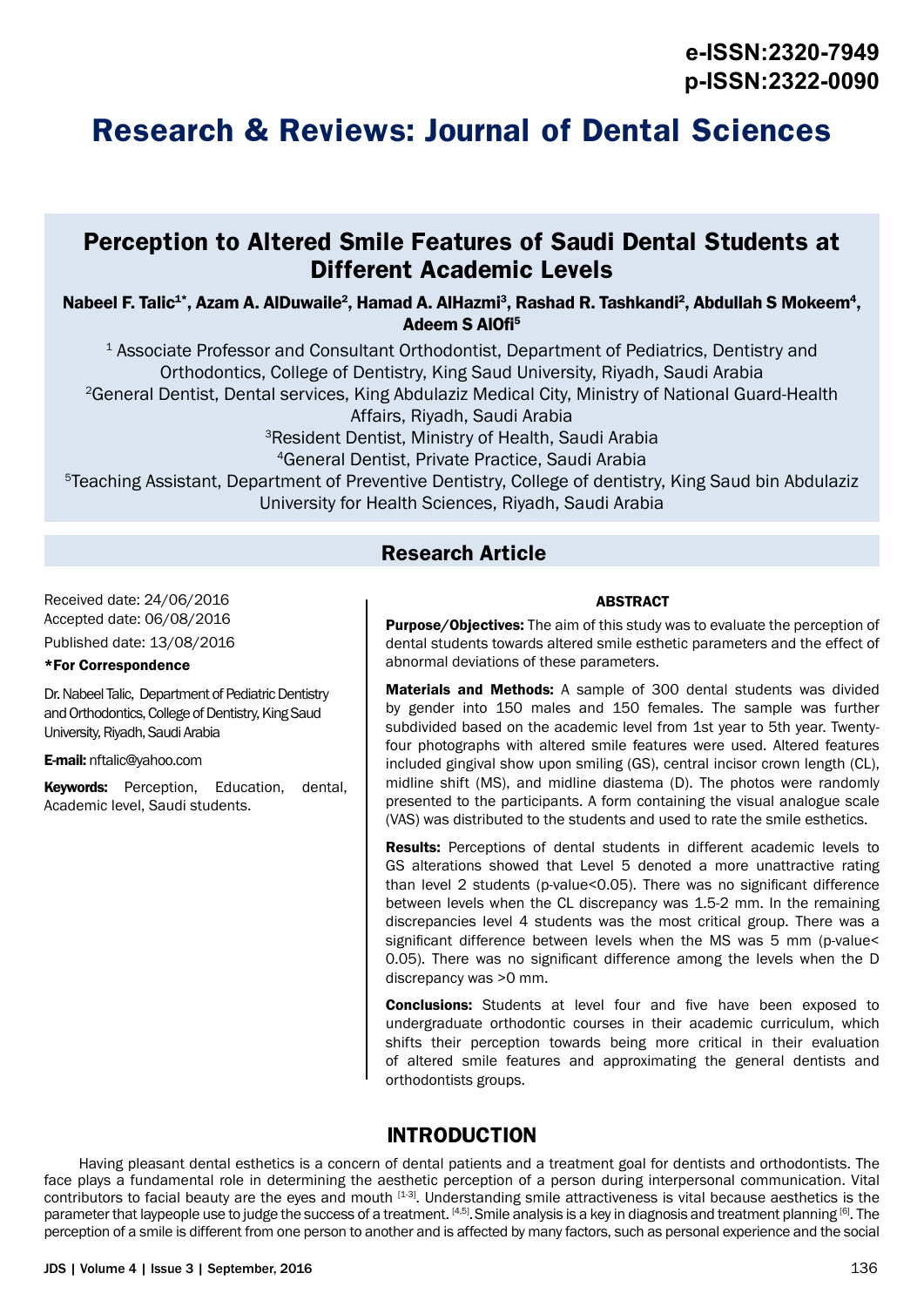environment  $[7]$ . One should understand that the standards of beauty are constantly changing with time, culture, and education  $[4,5]$ .

A smile is influenced by many factors and parameters, such as tooth color and shape, dental midline shift, midline diastema, gingival display upon smiling, and crown length. These factors play an essential role in the dynamics of a smile, resulting in the perception and judgment of whether the smile is considered attractive or not attractive. An ideal smile might be considered a myth, but the objective of achieving an attractive smile is through a harmonious balance [7,8]. Facial and dental midline coordination are vital in the establishment of facial harmony and balance [9]. However, precise alignment of the facial and dental midline is difficult to achieve, and a midline discrepancy of less than 2 mm is considered acceptable [10,11].

An area of concern for most specialists is gingival display upon smiling, or in other words, a "gummy smile." Orthodontists and surgeons tend to see gummy smiles as unattractive. A smile that demonstrates minimal gingival display is considered to be more attractive than a smile with excessive gingival display [12]. Kokich et al. concluded that gingival display is only considered unattractive by lay people if it exceeds 4 mm of display  $[13]$ .

Concerning the appearance of the central incisors, less than 75% display of the upper incisors is considered unacceptable [13]. Regarding midline diastema, cultural background is highly influential in the perception of smile esthetics. For example, the Indian population considers a midline diastema of up to 2 mm as acceptable <sup>[5]</sup>. Asymmetric alterations make the dentition esthetics undesirable to both clinicians and lay people  $[14]$ . It has also been proven that dental clinicians are more critical concerning smile alterations than lay people [15].

Dental students develop knowledge via the systematic learning process. They are expected to evaluate the patient's smile and to meet their expectations at a certain level [1]. The literature has shown minimal data demonstrating the perception of smile aesthetics among dental students. Portuguese laypersons, dental students and dental professionals had non-significant different perceptions of attractiveness when evaluating modified smile features, except for diastemas [16]. Furthermore, it would be beneficial to understand the effect of dental students learning process on their perception of smile aesthetics.

The aim of this study was to evaluate the perception of dental students towards altered smile esthetic parameters and the effect of abnormal deviations of these parameters.

### **MATERIALS AND METHODS**

#### Sample

A sample of 300 dental students at the College of Dentistry, King Saud University in Riyadh, Saudi Arabia was divided by gender into 150 males and 150 females with an age range of 19-25 years. The sample was further subdivided based on the academic level from 1st year to 5th year (30 students per level). Ethical approval was obtained from the College of Dentistry Research Center (CDRC) prior to the start of the research; the participants in the study signed an informed consent. Subjects were randomly selected from each level using the Research Randomizer.

#### Variables

Twenty-four photographs with altered smile features were used. Photos were cropped to eliminate other facial features to minimize its influence. Smile features were altered using Adobe Photoshop Software (Adobe Systems incorporated, San Jose, California). Altered features included gingival show upon smiling (GS), central incisor crown length (CL), midline shift (MS), and midline diastema (D). The photos were randomly presented to the participants as slides using Microsoft PowerPoint Software. Each picture was shown for ten seconds, and the participants could not return to the previous image once it had changed. The study was performed in a classroom for every level independently (ten students each time) to ensure clear vision for each participant. The time of the study was fixed at 12:00 pm to minimize variations in the students' concentration levels.

#### Alterations in the smile features were as follows

#### *Gingival show:*

Gingiva to lip margin level (gingival show) was increased by 1 mm increments to create a gummy smile. Alterations were based on the relationship of the upper lip with the gingival margin of the maxillary incisors (Figure 1).



Figure 1: Photographs showing alteration to the vertical height of the ginigival margins of the maxillary lateral incisors in relation to the gingival height of the central incisors. (A) No alteration; (B) 1 mm alteration; (C) 2 mm; (D) 3 mm; (E) 4 mm and (F) 5 mm.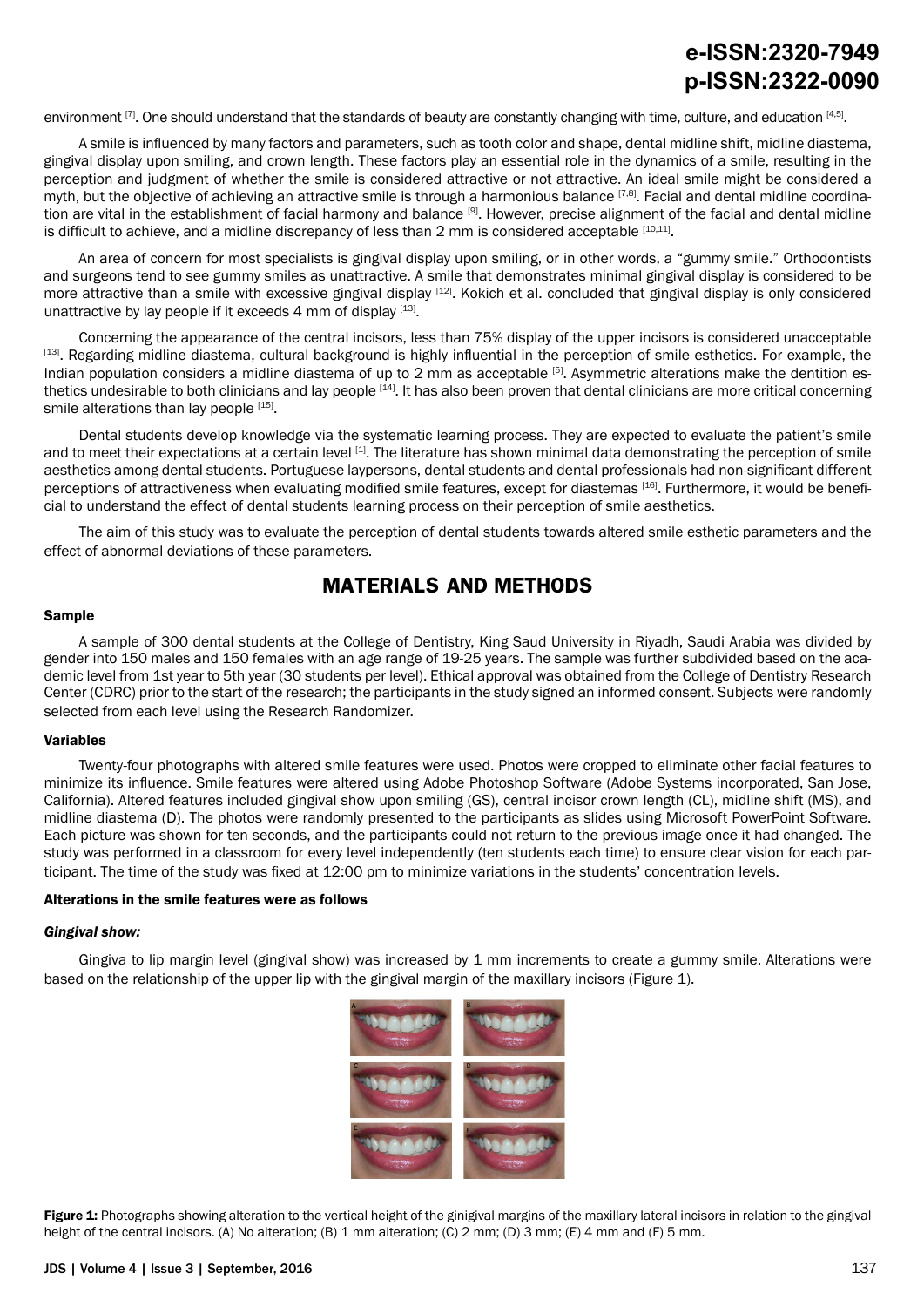#### *Crown length:*

The crown length of the maxillary central incisors was altered by 0.5 mm increments. The alteration was made to the maxillary central incisors using the incisal edge as a reference point to the highest point of the gingival margin (Figure 2).



Figure 2: Photographs showing alteration to the crown length of the central incisors. The alteration was made to the maxillary central incisors, using the incisal edge as a reference point to the highest point of the gingival margin. (A) Central incisor crown length alteration by 0.5 mm increment; (B) 1 mm increment; (C) 1.5 mm increment; (D) 2 mm increment; (E) 2.5 mm and (F) 3 mm increment.

#### *Midline shift:*

The dental midline shift was made on the maxillary segment, while the lower midline and lip cupid bow were fixed and used as a reference. A 1 mm incremental alteration was performed to shift the upper midline to the left (Figure 3).



Figure 3: Photographs showing alterations to maxillary dental midline in relation to the philtrum of the lip. The alterations were done with 1 mm increment. (A) No midline deviation; (B) 1 mm midline deviation to the left; (C) 2 mm deviation; (D) 3 mm deviation; (E) 4 mm deviation and (F) 5 mm deviation.

#### *Midline diastema:*

A midline diastema was introduced between the maxillary central incisors by a 0.5 mm increment measured from the interproximal contact point of the central incisors (Figure 4).



Figure 4: Photographs showing alteration of a midline diastema. The alterations were done by an increment of 0.5 mm. (A) No alteration; (B) 0.5 mm midline diastema; (C) 1 mm diastema; (D) 1.5 mm diastema; (E) 2 mm diastema and (F) 2.5 mm diastema.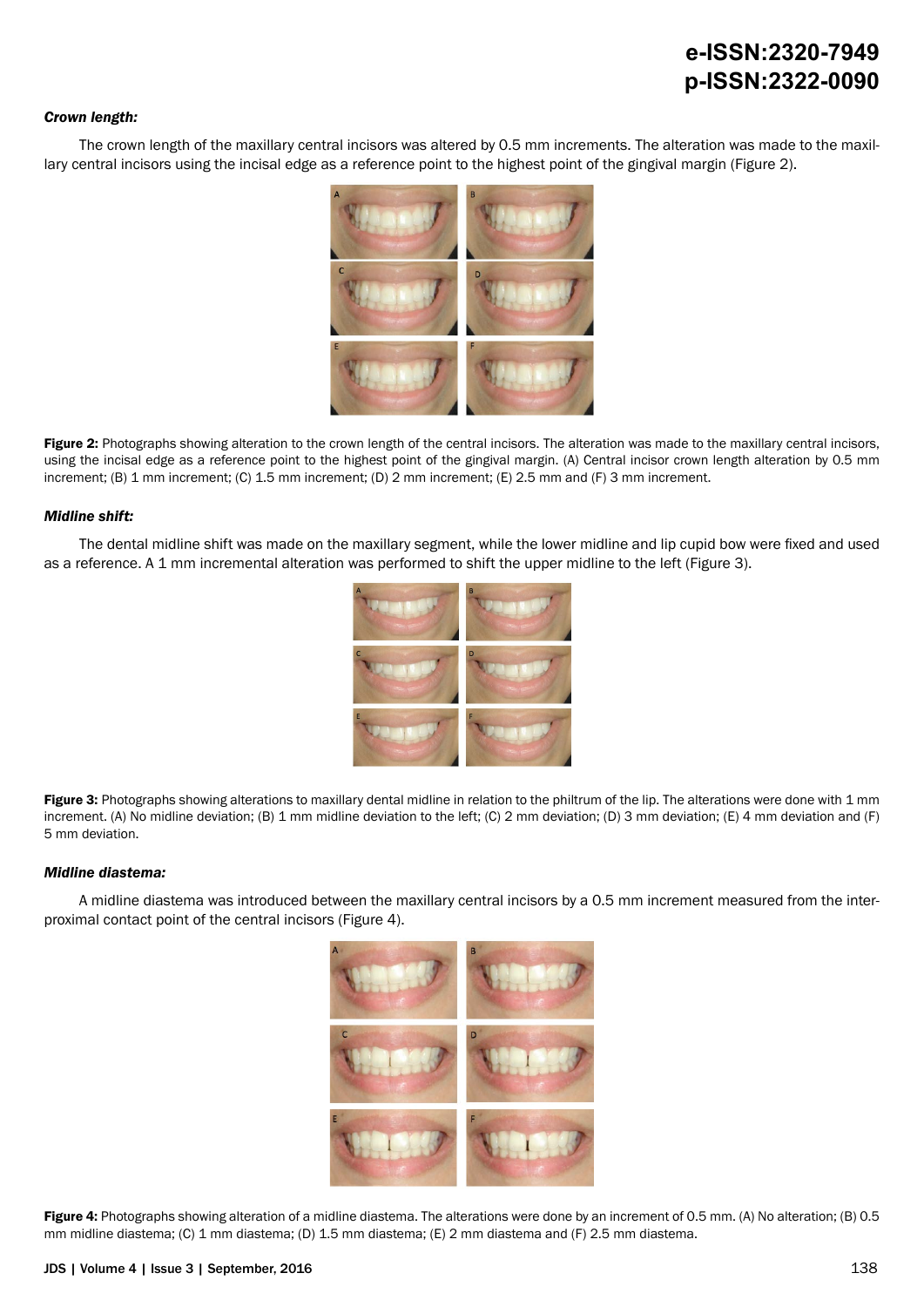#### Visual analogue scale

An evaluation form containing the visual analogue scale (VAS) under the photographs was distributed to the students and used to rate the smile esthetics. The VAS scale was 100 mm in length. The left end of the scale was labeled as very unattractive and represented by the number zero. The right end of the scale was labeled as very attractive and represented by a full score of 100. Each judge was asked to place a mark along the VAS for his/her perception of dental esthetics. Each mark on the VAS was measured using a caliper and then recorded.

#### Statistical analysis

The data were entered and analyzed using Statistical Package for Social Sciences (SPSS) version 18.0 (Chicago: SPSS Inc.) Differences between genders in the perception of altered smile features were statistically analyzed using an independent t-test. One-way analysis of variance (ANOVA) with Tukey Post Hoc test was performed to identify statistically significant differences in the perception of Saudi dental students from different educational levels in each gender of altered smile features. The confidence level was established at p<0.05.

To evaluate the reliability of the questionnaires, fifteen students were asked to judge the photographs in a given time, and then repeat the test one week later. It was found that the reliability was consistent in each question with a Cronbach's alpha value of 0.98.

### **RESULTS**

A comparison of the perceptions of dental students in different academic levels to GS alterations showed that there was no significant difference between ratings when the gingival display was <2 mm. However, if there was a gingival display of  $\geq$  2 mm, there was a significant difference in the perception between level one and level five. Level five denoted a more unattractive rating than level 2 (p-value<0.05). Furthermore, students gave a significantly more unattractive rating (levels 3-5) than levels one and two when the GS was  $\geq$ 3 mm (p-value<0.05) (Table 1).

|                       |                    |                | GS 0 mm        | GS 1 mm         |                | GS <sub>2</sub> mm |                | GS 3 mm      |             | GS <sub>4</sub> mm |             | GS 5 mm        |                |  |
|-----------------------|--------------------|----------------|----------------|-----------------|----------------|--------------------|----------------|--------------|-------------|--------------------|-------------|----------------|----------------|--|
| <b>Academic level</b> |                    |                | <b>Mean</b>    |                 | <b>Mean</b>    |                    | <b>Mean</b>    | <b>P-</b>    | <b>Mean</b> |                    | <b>Mean</b> |                | <b>Mean</b>    |  |
|                       |                    | <b>P-Value</b> |                | <b>P-Value</b>  |                | <b>P-Value</b>     |                |              |             | <b>P-Value</b>     |             | <b>P-Value</b> |                |  |
|                       |                    |                | (SD)           |                 | (SD)           |                    | (SD)           | <b>Value</b> | (SD)        |                    | (SD)        |                | (SD)           |  |
|                       | Level 2            | 0.997          |                | 0.992           |                | 0.890              |                | 0.408        |             | 0.699              |             | 0.992          | 60.7           |  |
| Level 1               | Level 3            | 0.092          | 64.8           | 0.576           | 63.9<br>(23.8) | 0.125              | 63.3<br>(24.0) | $0.003*$     | 64.9        | $0.001**$          | 62.0        | $0.01*$        |                |  |
|                       | Level 4            | 0.215          | (22.3)         | 1.00            |                | 0.102              |                | $0.001*$     | (22.4)      | $0.000**$          | (25.2)      | $0.00**$       | (23.5)         |  |
|                       | Level 5            | 0.135          |                | 0.282           |                | $0.013*$           |                | $0.000**$    |             | $0.000**$          |             | $0.00**$       |                |  |
|                       | Level 1            | 0.997          |                | 0.992           |                | 0.890              |                | 0.408        |             | 0.699              |             | 0.992          |                |  |
|                       | Level 3            | 0.195          | 63.2           | 0.834           | 60.6           | 0.591              | 59.1           | 0.329        | 57.2        | $0.043*$           | 56.2        | $0.039*$       | 58.9           |  |
| Level <sub>2</sub>    | Level 4            | 0.388          | (25.7)         | 0.992           | (24.5)         | 0.534              | (23.3)         | 0.198        | (23.3)      | $0.013*$           | (24.9)      | $0.002*$       | (20.0)         |  |
|                       | Level 5            | 0.268          |                | 0.540           |                | 0.150              |                | 0.032        |             | $0.002*$           |             | $0.00**$       |                |  |
|                       | Level 1            | 0.092          | 53.0<br>(27.5) |                 | 0.576          |                    | 0.125          |              | $0.003*$    |                    | $0.001**$   |                | $0.010*$       |  |
| Level 3               | Level 2            | 0.195          |                | 0.834           | 52.6           | 0.591              | 52.5           | 0.329        | 48.9        | $0.043*$           | 43.6        | $0.039*$       | 47.3           |  |
|                       | Level 4            | 0.995          |                | 0.570<br>(28.3) | 1.00           | (27.0)             | 0.999          | (27.7)       | 0.995       | (26.5)             | 0.875       | (25.3)         |                |  |
|                       | Level 5            | 1.00           |                | 0.989           |                | 0.921              |                | 0.848        |             | 0.902              |             | 0.329          |                |  |
|                       | Level 1            | 0.215          |                | 1.00            |                | 0.102              |                | $0.001**$    |             | $0.000**$          |             | $0.000**$      |                |  |
| Level 4               | Level 2            | 0.388          | 54.8           | 0.992           | 64.0           | 0.534              | 52.1           | 0.198        | 47.7        | $0.013*$           | 41.8        | $0.002*$       | 43.4           |  |
|                       | Level <sub>3</sub> | 0.995          | (26.6)         | 0.570           | (79.4)         | 1.00               | (26.2)         | 0.999        | (24.8)      | 0.995              | (23.7)      | 0.875          | (23.3)         |  |
|                       | Level 5            | 1.00           |                | 0.277           |                | 0.947              |                | 0.948        |             | 0.988              |             | 0.887          |                |  |
|                       | Level 1            | 0.135          |                | 0.282           |                | $0.013*$           |                | $0.000**$    |             | $0.000**$          |             | $0.000**$      | 39.6<br>(19.6) |  |
|                       | Level 2            | 0.268          | 53.8           | 0.540           | 48.9           | 0.150              | 48.7           | 0.032        | 44.4        | $0.002*$           | 39.6        | $0.000**$      |                |  |
| Level 5               | Level 3            | 1.00           | (25.7)         | 0.989           | (21.7)         | 0.921              | (23.2)         | 0.848        | (22.0)      | 0.902              | (22.8)      | 0.329          |                |  |
|                       | Level 4            | 1.00           |                | 0.277           |                | 0.947              |                | 0.948        |             | 0.988              |             | 0.887          |                |  |
| * p<0.05, ** p<0.01   |                    |                |                |                 |                |                    |                |              |             |                    |             |                |                |  |

Table 1: Means and standard deviations for the gingival show discrepancies.

In multiple comparisons between levels, there was no significant difference between levels when the CL discrepancy was 1.5 to 2 mm. However, in the remaining discrepancies, there was a significant difference between level four, which was the most critical group that rated the least attractive VAS rating, while level one rated with the most attractive rating (p-value<0.05) (Table 2).

In comparison between the different academic levels, there was no significant difference in the perception of students when the MS discrepancy was from 1 mm to 4 mm. There was a significant difference between levels when the MS was 5 mm, with level one demonstrating higher VAS ratings, and levels five and two demonstrating the least attractive ratings (Table 3).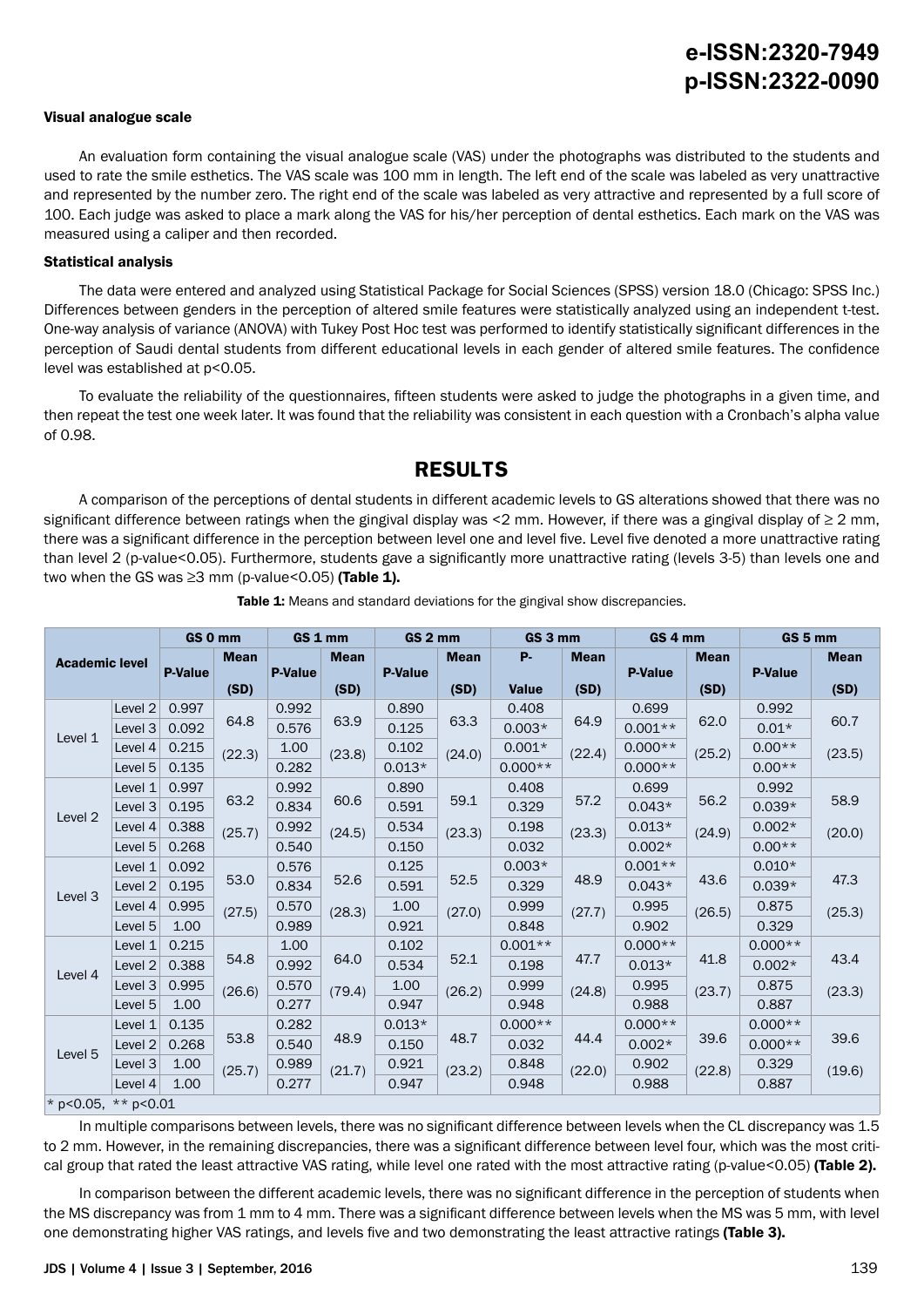| <b>Academic level</b> |                    | <b>CL 0.5 mm</b> |                     | CL <sub>1</sub> mm |                                          | <b>CL1.5 mm</b> |                     | CL <sub>2</sub> mm |                     | <b>CL 2.5 mm</b> |                     | CL3 mm  |                     |
|-----------------------|--------------------|------------------|---------------------|--------------------|------------------------------------------|-----------------|---------------------|--------------------|---------------------|------------------|---------------------|---------|---------------------|
|                       |                    | P-value          | <b>Mean</b><br>(SD) | <b>P-value</b>     | <b>Mean</b><br>(SD)                      | P-value         | <b>Mean</b><br>(SD) | P-value            | <b>Mean</b><br>(SD) | P-value          | <b>Mean</b><br>(SD) | P-value | <b>Mean</b><br>(SD) |
|                       | Level <sub>2</sub> | 0.748            |                     | 1.00               | 1.00<br>0.968<br>48.4<br>(22.5)<br>0.147 |                 |                     | 0.994              |                     | 0.520            |                     | 0.997   | 45.3                |
| Level 1               | Level 3            | 0.401            | 52.8                | 0.980              |                                          |                 | 51.2                | 0.996              | 47.3                | 0.239            | 51.6                | 0.558   |                     |
|                       | Level 4            | $0.006*$         | (21.5)              | 0.057              |                                          | (22.1)          | 0.323               | (19.2)             | $0.010*$            | (20.0)           | 0.063               | (20.7)  |                     |
|                       | Level 5            | 0.556            |                     | 0.264              |                                          | 0.814           |                     | 0.553              |                     | $0.010*$         |                     | 0.222   |                     |
|                       | Level 1            | 0.748            |                     | 1.00               |                                          | 1.00            |                     | 0.994              |                     | 0.520            |                     | 0.997   |                     |
| Level 2               | Level 3            | 0.982            | 48.1                | 0.996              | 47.6                                     | 0.956<br>0.128  | 51.4<br>(21.3)      | 1.00               | 45.7                | 0.988            | 45.6<br>(19.3)      | 0.778   | 43.9<br>(20.7)      |
|                       | Level 4            | 0.175            | (20.1)              | 0.096              | (20.4)                                   |                 |                     | 0.579              | (19.6)              | 0.424            |                     | 0.148   |                     |
|                       | Level 5            | 0.998            |                     | 0.374              |                                          | 0.782           |                     | 0.809              |                     | 0.425            |                     | 0.408   |                     |
|                       | Level 1            | 0.401            | 46.0<br>(21.9)      | 0.980              | 46.2<br>(20.5)                           | 0.968           | 51.4<br>(21.5)      | 0.996              |                     | 0.239            |                     | 0.558   | 39.3<br>(21.7)      |
| Level <sub>3</sub>    | Level 2            | 0.982            |                     | 0.996              |                                          | 0.956           |                     | 1.00               | 45.9<br>(19.8)      | 0.988            | 43.7                | 0.778   |                     |
|                       | Level 4            | 0.454            |                     | 0.210              |                                          | 0.458           |                     | 0.555              |                     | 0.738            | (21.9)              | 0.782   |                     |
|                       | Level 5            | 0.999            |                     | 0.602              |                                          | 0.992           |                     | 0.789              |                     | 0.740            |                     | 0.977   |                     |
|                       | Level 1            | $0.006*$         |                     | 0.057              |                                          | 0.147           |                     | 0.323              |                     | 0.010            |                     | 0.063   | 34.8                |
| Level 4               | Level <sub>2</sub> | 0.175            | 39.4                | 0.096              | 37.7                                     | 0.128           | 41.8                | 0.579              | 40.21               | 0.424            | 39.0                | 0.148   |                     |
|                       | Level 3            | 0.454            | (23.5)              | 0.210              | (23.4)                                   | 0.458           | (24.5)              | 0.555              | (22.5)              | 0.738            | (22.2)              | 0.782   | (21.6)              |
|                       | Level 5            | 0.304            |                     | 0.957              |                                          | 0.735           |                     | 0.995              |                     | 1.00             |                     | 0.980   |                     |
|                       | Level 1            | 0.556            |                     | 0.264              |                                          | 0.814           |                     | 0.553              |                     | $0.010*$         |                     | 0.222   |                     |
| Level 5               | Level <sub>2</sub> | 0.998            | 46.9                | 0.374              | 40.5                                     | 0.782           | 46.8                | 0.809              | 41.6                | 0.425            | 39.0<br>(21.1)      | 0.408   | 37.0                |
|                       | Level 3            | 0.999            | (19.6)              | 0.602              | (22.0)                                   | 0.992           | (21.6)              | 0.789              | (21.5)              | 0.740            |                     | 0.977   | (23.0)              |
|                       | Level 4            | 0.304            |                     | 0.957              | 0.735                                    |                 |                     | 0.995              |                     | 1.000            |                     | 0.980   |                     |
| * $p < 0.05$          |                    |                  |                     |                    |                                          |                 |                     |                    |                     |                  |                     |         |                     |

Table 2: Means and standard deviations for the crown length discrepancies.

Table 3: Means and standard deviations for the midline shift discrepancies

|                       |         | MS 0 mm  |                     | MS <sub>1</sub> mm |                     | MS <sub>2</sub> mm |                     | MS 3 mm |                     | MS <sub>4</sub> mm |                     | MS <sub>5</sub> mm |                     |
|-----------------------|---------|----------|---------------------|--------------------|---------------------|--------------------|---------------------|---------|---------------------|--------------------|---------------------|--------------------|---------------------|
| <b>Academic level</b> |         | P-value  | <b>Mean</b><br>(SD) | <b>P-value</b>     | <b>Mean</b><br>(SD) | <b>P-value</b>     | <b>Mean</b><br>(SD) | P-value | <b>Mean</b><br>(SD) | <b>P-value</b>     | <b>Mean</b><br>(SD) | P-value            | <b>Mean</b><br>(SD) |
|                       | Level 2 | 0.185    | 57.6                | 0.974              |                     | 0.922              |                     | 1.00    | 52.5                | 0.997              |                     | 0.033              | 58.4                |
| Level 1               | Level 3 | 0.681    |                     | 0.998              | 50.2<br>(17.3)      | 0.989              | 50.7<br>(19.1)      | 0.926   |                     | 0.844              | 50.6<br>(19.2)      | 0.283              |                     |
|                       | Level 4 | 0.260    | (17.7)              | 0.999              |                     | 0.736              |                     | 0.969   | (18.5)              | 0.935              |                     | 0.104              | (18.3)              |
|                       | Level 5 | $0.044*$ |                     | 0.441              |                     | 0.410              |                     | 0.207   |                     | 0.587              |                     | $0.035*$           |                     |
|                       | Level 1 | 0.185    |                     | 0.974              |                     | 0.922              |                     | 1.00    |                     | 0.997              |                     | $0.033*$           |                     |
|                       | Level 3 | 0.905    | 48.8                | 0.998              | 47.9                | 0.997              | 47.4<br>(21.4)      | 0.865   | 53.1                | 0.645              | 52.0<br>(20.5)      | 0.889              | 46.6<br>(20.9)      |
| Level <sub>2</sub>    | Level 4 | 1.000    | (21.7)              | 0.998              | (19.9)              | 0.995              |                     | 0.931   | (19.4)              | 0.789              |                     | 0.992              |                     |
|                       | Level 5 | 0.976    |                     | 0.817              |                     | 0.893              |                     | 0.147   |                     | 0.368              |                     | 1.00               |                     |
|                       | Level 1 | 0.681    | 52.3<br>(23.7)      | 0.998              |                     | 0.989              |                     | 0.926   | 49.4<br>(23.1)      | 0.844              |                     | 0.283              | 50.4<br>(23.2)      |
|                       | Level 2 | 0.905    |                     | 0.998              | 49.0<br>(21.7)      | 0.997              | 48.8<br>(24.0)      | 0.865   |                     | 0.645              | 46.6<br>(21.4)      | 0.889              |                     |
| Level 3               | Level 4 | 0.956    |                     | 1.00               |                     | 0.945              |                     | 1.00    |                     | 0.999              |                     | 0.989              |                     |
|                       | Level 5 | 0.581    |                     | 0.646              |                     | 0.716              |                     | 0.678   |                     | 0.993              |                     | 0.899              |                     |
|                       | Level 1 | 0.260    |                     | 0.999              |                     | 0.736              |                     | 0.969   |                     | 0.935              |                     | 0.104              |                     |
|                       | Level 2 | 1.000    | 49.5                | 0.998              | 49.1                | 0.995              | 45.8                | 0.931   | 50.1                | 0.789              | 47.6                | 0.992              | 48.4                |
| Level 4               | Level 3 | 0.956    | (24.2)              | 1.00               | (24.9)              | 0.945              | (23.6)              | 1.00    | (20.6)              | 0.999              | (23.9)              | 0.989              | (24.1)              |
|                       | Level 5 | 0.939    |                     | 0.624              |                     | 0.986              |                     | 0.564   |                     | 0.961              |                     | 0.994              |                     |
|                       | Level 1 | $0.044*$ |                     | 0.441              |                     | 0.410              |                     | 0.207   |                     | 0.587              |                     | $0.035*$           | 46.7<br>(24.5)      |
|                       | Level 2 | 0.976    | 46.4                | 0.817              | 43.7                | 0.893              | 43.7                | 0.147   | 44.3<br>(22.7)      | 0.368              | 45.0                | 1.00               |                     |
| Level 5               | Level 3 | 0.581    | (21.9)              | 0.646              | (21.6)              | 0.716              | (21.3)              | 0.678   |                     | 0.993              | (20.5)              | 0.899              |                     |
|                       | Level 4 | 0.939    |                     | 0.624              |                     | 0.986              |                     | 0.564   |                     | 0.961              |                     | 0.994              |                     |
| $*$ p<0.05            |         |          |                     |                    |                     |                    |                     |         |                     |                    |                     |                    |                     |

There was no significant difference among the levels when the D discrepancy was >0 mm. However, a significant difference occurred between levels one and five when the D was 0 mm, where level five gave lower ratings than level one (p-value<0.05) (Table 4).

There was a significant difference between male and female perception of gingival show (GS) upon smiling, particularly when the gingival display was ≥ 4 mm. Female dental students gave less attractive scores compared to male students (p-value<0.05) (Table 5 and Figure 5).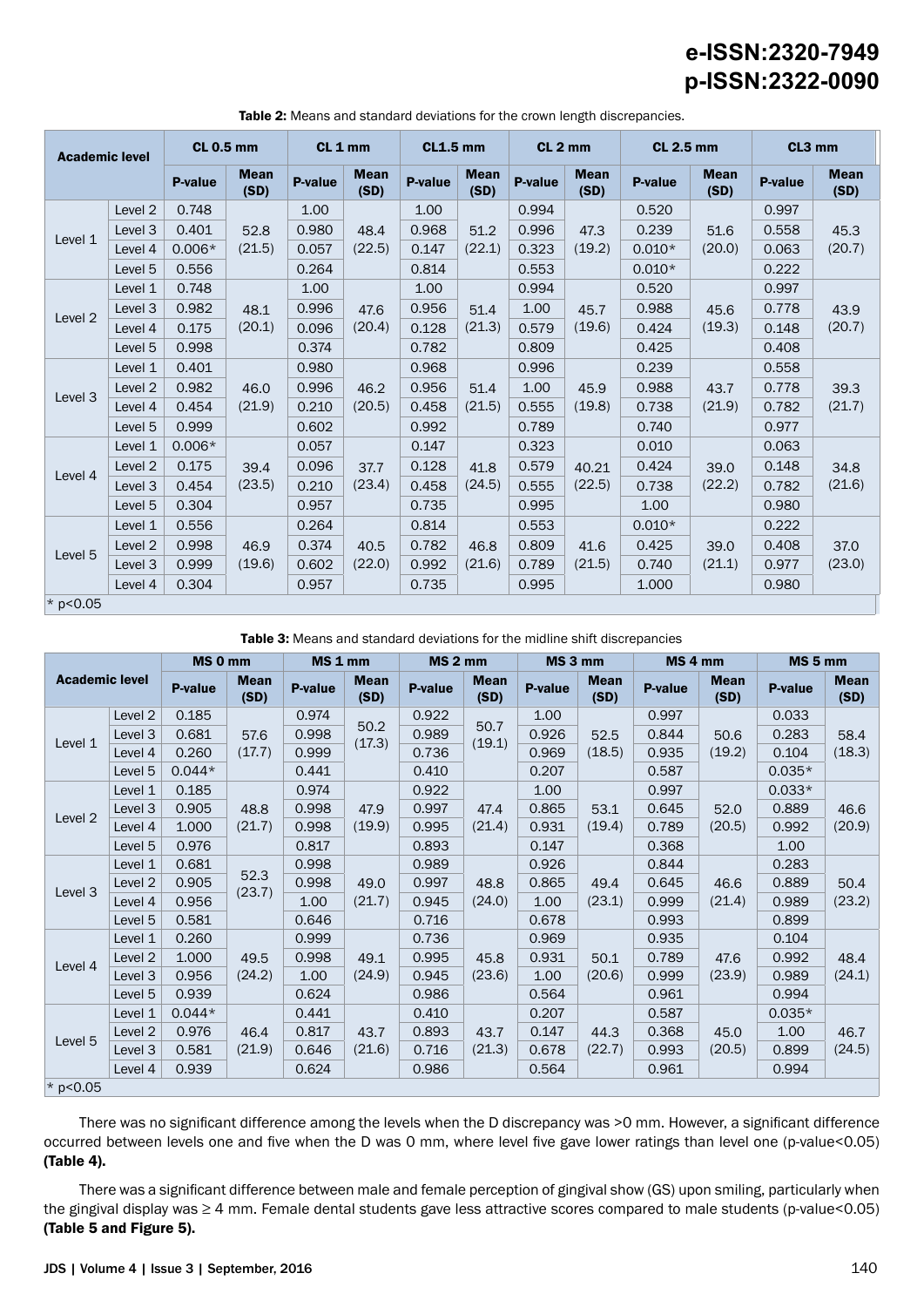| <b>Academic level</b> |                    | $D$ 0 mm |                     | <b>D</b> 0.5 mm |                     | $D_1$ <sub>mm</sub> |                     | D 1.5 mm |                     | $D2$ mm        |                     | D 2.5 mm       |                |
|-----------------------|--------------------|----------|---------------------|-----------------|---------------------|---------------------|---------------------|----------|---------------------|----------------|---------------------|----------------|----------------|
|                       |                    | P-value  | <b>Mean</b><br>(SD) | <b>P-value</b>  | <b>Mean</b><br>(SD) | <b>P-value</b>      | <b>Mean</b><br>(SD) | P        | <b>Mean</b><br>(SD) | <b>P-value</b> | <b>Mean</b><br>(SD) | <b>P-value</b> | Mean<br>(SD)   |
|                       | Level <sub>2</sub> | 0.108    |                     | 0.997           | 49.5                | 0.928               |                     | 0.848    |                     | 0.996          | 36.8                | 0.769          |                |
| Level 1               | Level 3            | 0.725    | 65.1                | 0.983           |                     | 0.929               | 46.7                | 0.979    | 35.2                | 0.993          |                     | 0.982          | 27.0           |
|                       | Level 4            | 0.066    | (19.9)              | 0.942           | (21.1)              | 0.890               | (21.0)              | 0.327    | (18.6)              | 0.951          | (19.6)              | 0.911          | (20.0)         |
|                       | Level 5            | $0.008*$ |                     | 0.692           |                     | 0.959               |                     | 0.697    |                     | 0.848          |                     | 0.718          |                |
|                       | Level 1            | 0.108    |                     | 0.997           |                     | 0.928               |                     | 0.848    |                     | 0.996          |                     | 0.769          |                |
| Level <sub>2</sub>    | Level 3            | 0.755    | 54.8                | 1.00            | 48.1                | .490<br>0.419       | 52.8                | 0.992    | 31.6                | .937           | 38.1                | 0.972          | 31.2           |
|                       | Level 4            | 1.000    | (23.8)              | 0.994           | (20.4)              |                     | (82.6)              | 0.908    | (18.4)              | 0.816          | (16.5)              | 0.254          | (18.5)         |
|                       | Level 5            | 0.892    |                     | 0.877           |                     | 0.563               |                     | 0.999    |                     | 0.644          |                     | 0.110          |                |
|                       | Level 1            | 0.725    | 59.9<br>(22.9)      | 0.983           |                     | 0.929               | 40.7<br>(20.5)      | 0.979    | 33.2<br>(21.1)      | 0.993          | 35.3<br>(22.9)      | 0.982          | 29.0<br>(21.4) |
|                       | Level 2            | 0.755    |                     | 1.00            | 47.3<br>(22.6)      | 0.490               |                     | 0.992    |                     | 0.937          |                     | 0.972          |                |
| Level 3               | Level 4            | 0.631    |                     | 1.00            |                     | 1.00                |                     | 0.683    |                     | 0.998          |                     | 0.621          |                |
|                       | Level 5            | 0.218    |                     | 0.944           |                     | 1.00                |                     | 0.953    |                     | 0.976          |                     | 0.371          |                |
|                       | Level 1            | 0.066    |                     | 0.942           |                     | 0.890               |                     | 0.327    |                     | 0.951          |                     | 0.911          |                |
|                       | Level <sub>2</sub> | 1.000    | 53.9                | 0.994           | 46.5                | 0.419               | 39.8                | 0.908    | 28.4                | 0.816          | 34.2                | 0.254          | 23.9           |
| Level 4               | Level 3            | 0.631    | (24.0)              | 1.00            | (24.4)              | 1.00                | (20.0)              | 0.683    | (19.4)              | 0.998          | (19.6)              | 0.621          | (18.3)         |
|                       | Level 5            | 0.954    |                     | 0.983           |                     | 0.999               |                     | 0.975    |                     | 0.998          |                     | 0.995          |                |
|                       | Level 1            | $0.008*$ |                     | 0.692           |                     | 0.959               |                     | 0.697    |                     | 0.848          |                     | 0.718          | 22.5<br>(20.0) |
|                       | Level <sub>2</sub> | 0.892    | 50.9                | 0.877           | 44.3                | 0.563               | 41.6                | 0.999    | 30.6                | 0.644          | 33.2<br>(19.3)      | 0.110          |                |
| Level 5               | Level 3            | 0.218    | (25.9)              | 0.944           | (21.7)              | 1.00                | (20.6)              | 0.953    | (20.5)              | 0.976          |                     | 0.371          |                |
|                       | Level 4            | 0.954    |                     | 0.983           |                     | 0.999               |                     | 0.975    |                     | 0.998          |                     | 0.995          |                |
| * $p < 0.05$          |                    |          |                     |                 |                     |                     |                     |          |                     |                |                     |                |                |

Table 4: Means and standard deviations for the midline diastema discrepancies.

Table 5: Means and standard deviations of VAS rating by males and females to gingival show discrepancy (GS: gingival show in mm).

|                              | <b>Male</b>       | <b>Female</b>     |        |                |  |
|------------------------------|-------------------|-------------------|--------|----------------|--|
| <b>Discrepancy</b>           | <b>Means (SD)</b> | <b>Means (SD)</b> | t-test | <b>P-value</b> |  |
| GS 0                         | 59.2(24.7)        | 56.6(27.1)        | 0.855  | 0.393          |  |
| GS <sub>1</sub>              | 62.5(52.9)        | 53.4(26.1)        | 1.87   | 0.062          |  |
| GS <sub>2</sub>              | 57.2(25.1)        | 53.0(25.1)        | 1.43   | 0.154          |  |
| GS <sub>3</sub>              | 57.9 (23.5)       | 47.3 (25.5)       | 3.73   | $0.000**$      |  |
| GS <sub>4</sub>              | 53.8(25.7)        | 43.4 (25.4)       | 3.52   | $0.000**$      |  |
| GS <sub>5</sub>              | 53.9(22.9)        | 45.9 (24.2)       | 2.94   | $0.004*$       |  |
| * $p < 0.05$ . ** $p < 0.01$ |                   |                   |        |                |  |



Figure 5: Line graph showing the mean ratings of GS discrepancy between different levels in general.

In the perception towards CL discrepancy, there was no significant difference between males and females when the CL discrepancy was between 1-1.5 mm. However, females gave significantly lower VAS ratings to CL discrepancy ≥2 mm (p-value<0.05) (Table 6 and Figure 6). In general, the perception towards midline shift (MS) discrepancy showed no significant difference between male and female students (Table 7 and Figure 7).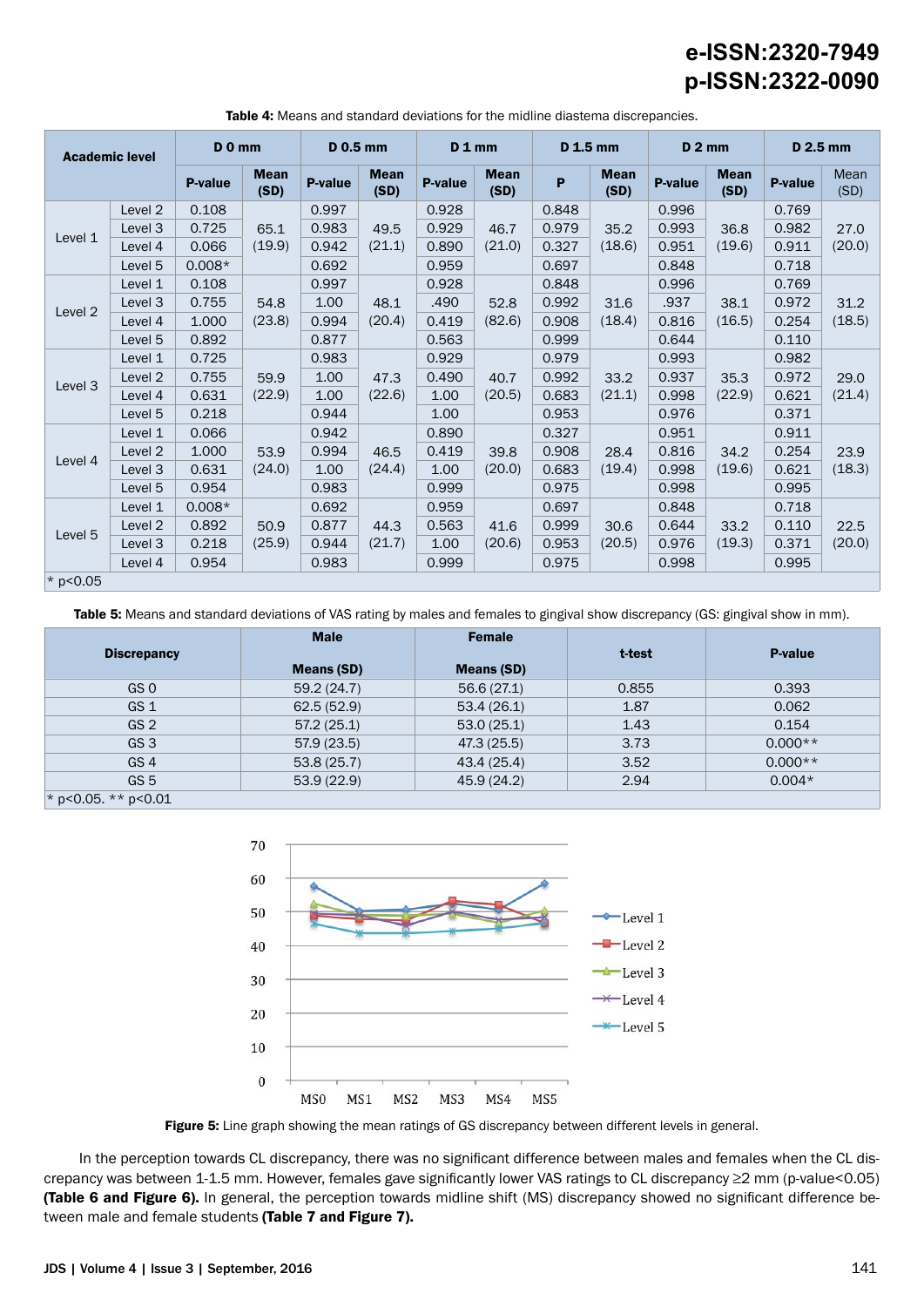Table 6: Means and standard deviations of VAS rating by males and females crown length discrepancy (CL: crown length in mm).

| <b>Discrepancy</b> | <b>Male</b>       | <b>Female Means (SD)</b> | t-test | <b>P-value</b> |
|--------------------|-------------------|--------------------------|--------|----------------|
|                    | <b>Means (SD)</b> |                          |        |                |
| CL 05              | 50.0(20.8)        | 43.3(22.0)               | 2.719  | $0.007*$       |
| CL1                | 45.1(21.3)        | 43.0(22.8)               | .835   | 0.405          |
| $CL1_5$            | 50.2(21.7)        | 45.7 (22.8)              | 1.772  | 0.077          |
| CL <sub>2</sub>    | 47.3 (19.3)       | 41.0(21.5)               | 2.657  | $0.008*$       |
| $CL2_5$            | 47.2 (20.1)       | 40.3(22.0)               | 2.845  | $0.005*$       |
| CL <sub>3</sub>    | 43.7 (21.6)       | 36.4(21.4)               | 2.938  | $0.004*$       |
| $*$ p<0.05         |                   |                          |        |                |



Figure 6: Line graph showing the mean ratings of CL discrepancy between different levels in general.

Table 7: Means and standard deviations of VAS rating by males and females to midline shift (MS: midline shift in mm).

|                    | <b>Male</b>       | <b>Female</b>     |          | P-value |
|--------------------|-------------------|-------------------|----------|---------|
| <b>Discrepancy</b> | <b>Means (SD)</b> | <b>Means (SD)</b> | t-test   |         |
| MS <sub>0</sub>    | 49.8 (21.4)       | 52.0(22.8)        | $-0.859$ | 0.391   |
| MS1                | 49.2 (20.4)       | 46.7 (22.0)       | 0.999    | 0.319   |
| MS <sub>2</sub>    | 48.4 (21.6)       | 46.1 (22.3)       | 0.938    | 0.349   |
| MS <sub>3</sub>    | 50.3(21.3)        | 49.4 (20.9)       | 0.38     | 0.704   |
| MS <sub>4</sub>    | 49.6 (21.9)       | 47.1(20, 4)       | 1.023    | 0.307   |
| MS <sub>5</sub>    | 49.9 (23.0)       | 50.3(22.3)        | $-0.143$ | 0.886   |



Figure 7: Line graph showing the mean ratings of MS discrepancy between different levels in general.

Female dental students gave lower ratings than male dental students for the presence of midline diastema (D) for most of the discrepancies. With increased diastema distance, ratings from both genders decreased towards being unattractive (Table 8 and Figure 8).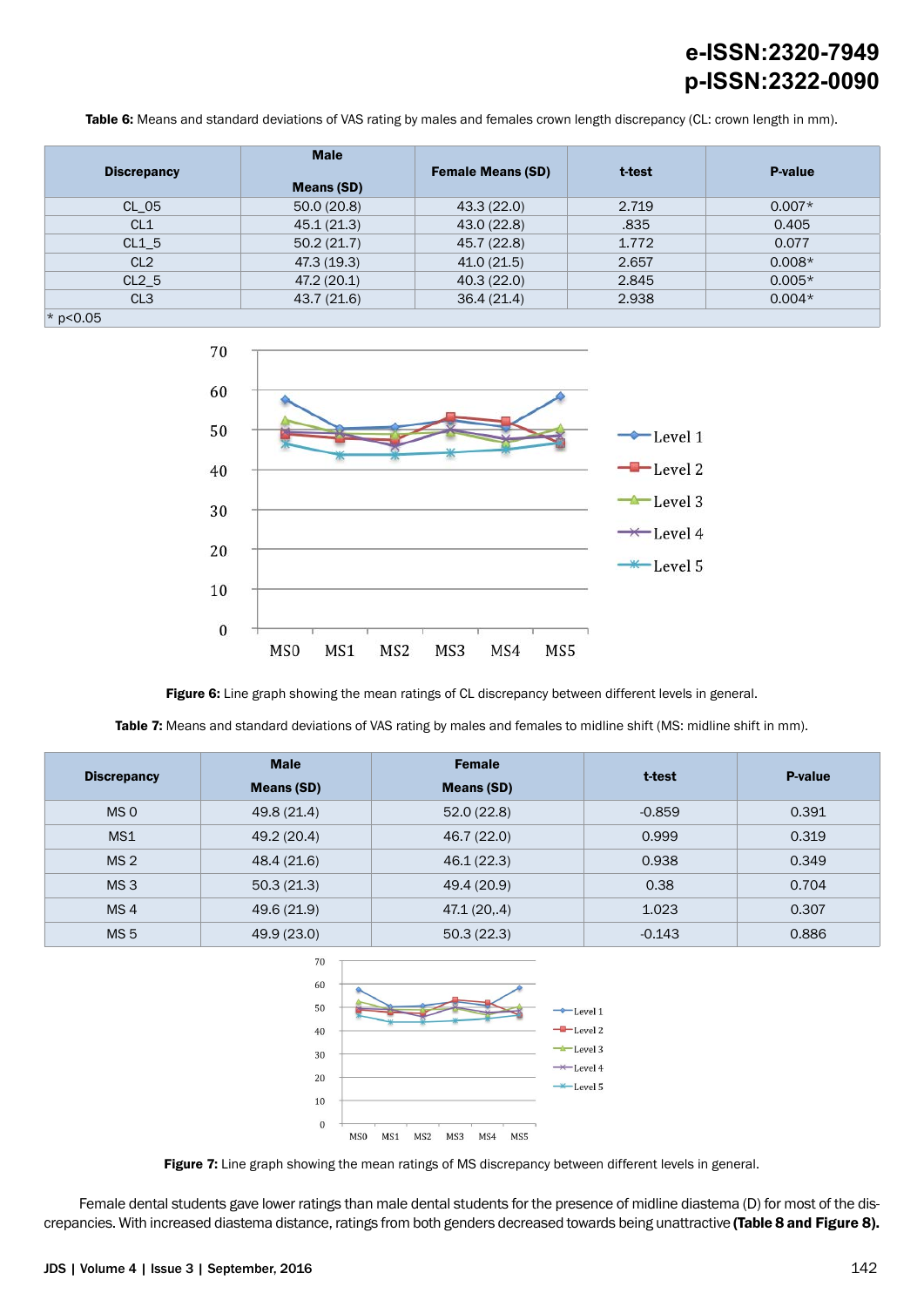Table 8: Means and standard deviations of VAS rating by males and females to midline diastema (D: midline diastema in mm).

|                    | <b>Male</b>       | <b>Female</b>     | t-test   | <b>P-value</b> |  |
|--------------------|-------------------|-------------------|----------|----------------|--|
| <b>Discrepancy</b> | <b>Means (SD)</b> | <b>Means (SD)</b> |          |                |  |
| D <sub>0</sub>     | 54.5(23.0)        | 59.3(24.0)        | $-1.742$ | 0.083          |  |
| D <sub>0.5</sub>   | 50.8(21.1)        | 43.5(22.2)        | 2.907    | $0.004*$       |  |
| D 1                | 48.0 (53.9)       | 40.6(21.6)        | 1.575    | 0.116          |  |
| D 1.5              | 34.7(20.1)        | 28.9(18.7)        | 2.584    | $0.010*$       |  |
| D <sub>2</sub>     | 38.6(19.7)        | 32.4(19.2)        | 2.759    | $0.006*$       |  |
| D 2.5              | 29.7(19.7)        | 23.7(19.5)        | 2.627    | $0.009*$       |  |
| $*$ p<0.05         |                   |                   |          |                |  |





### **DISCUSSION**

The perception of a smile is affected by a number of factors, such as personal experience and the social environment  $[7]$ . One should understand that the standards of beauty are constantly changing with time, culture, and education [4,5].

Comparing the results of the perception of male students towards GS upon smiling showed that there was no significant difference between the academic levels when GS was less than 2 mm. However, when GS was  $\geq 2$  mm, the criticism increased according to the progression of levels; for example, level five gave a more critical judgment than level one (p-value<0.05). These findings were consistent with previous results that showed that Saudi dentists and lay people perceived a change in attractiveness when the gingival to lip distance was  $\geq 2$  mm  $^{[15]}$ . However, female students showed no significant difference in their responses when the gingival show was less than 3 mm. However, with a gingival display of 3 mm, there was a surprising observation in which level three was the most critical group, giving the least attractive scores (p-value<0.05). Lastly, with a gingival display of ≥ 4 mm, the criticism increased with an increase in the progression of the levels; for example, level five was the most critical group and level one was the least critical group (p-value<0.05). This could be attributed to the progression of knowledge about smile features and enrollment of two undergraduate orthodontic courses. The Saudi female students' perception of GS is very similar to those of American dentists and lay people [13].

There was no significant difference in the perception of CL discrepancy between male students. When comparing all female students at different academic levels, there was no significant difference between level five and the other four groups (pvalue>0.05). There was a significant difference between level one, two, three and four (p-value<0.05). Level four female students rated the lowest VAS scores to all discrepancy magnitudes. Level one rated the highest VAS scores when the CL discrepancy was 0.5 mm, 2.5 and 3 mm. Level two rated the highest VAS scores when the CL discrepancy was 1.5 mm, while level three gave the highest rating when the CL discrepancy was 1 mm and 2 mm. These findings are comparable to previous findings that evaluated the perceptions of dental professionals and laypeople towards bilateral crown length alterations [14,15]. In these studies, the threshold for unattractiveness was 2.0 mm for lay people. Thus, the female students at level one; two and three had a similar perception as lay people. Students at level four had enrolled in an undergraduate orthodontic course in their academic curriculum, which may have influenced their behavior with a shift towards being more critical in their evaluation of altered smile features and approximating the general dentists and orthodontist groups.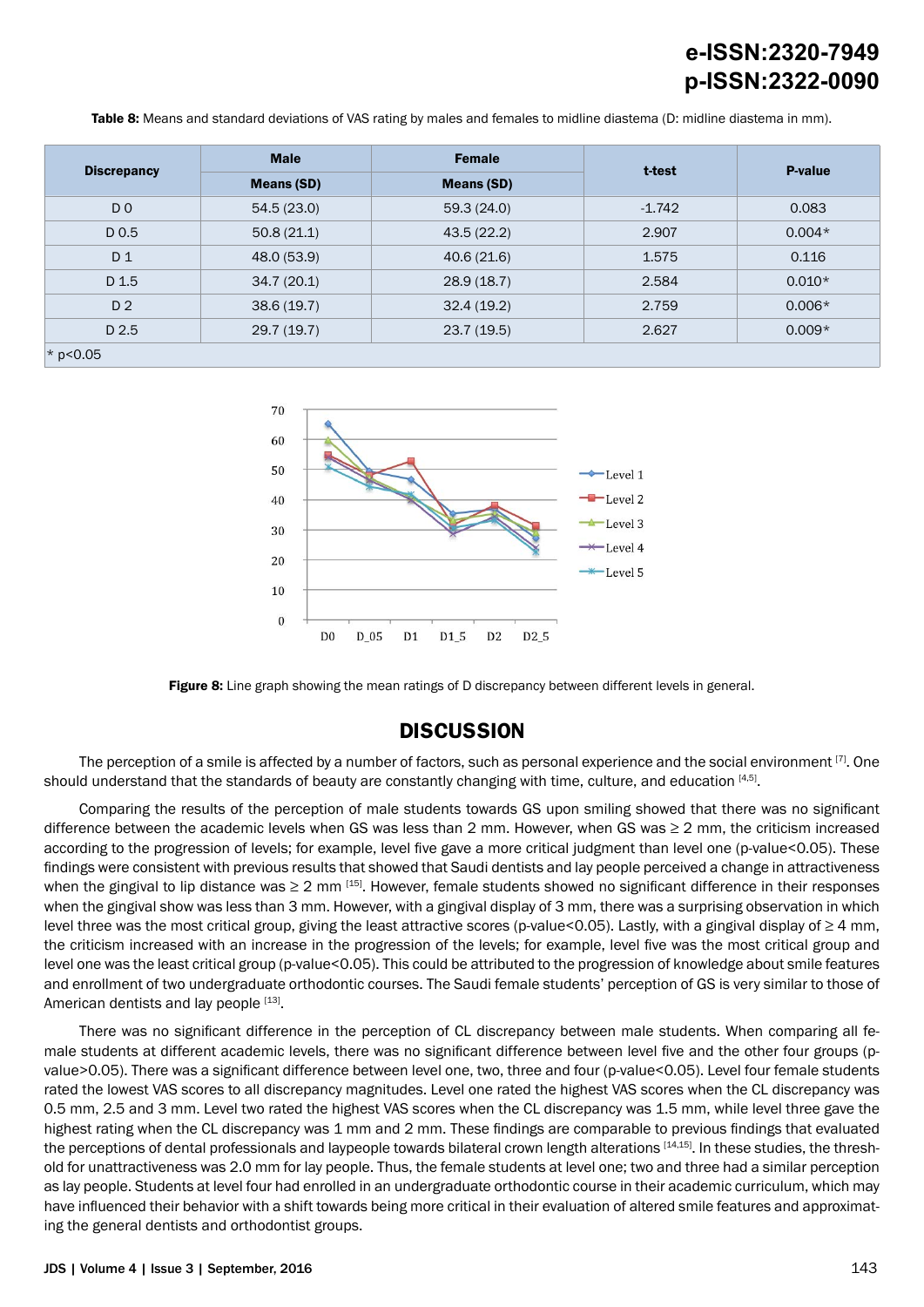There was no significant difference in the perception of MS discrepancy between male students at different academic levels. There was a significant difference between the academic levels only when the MS was 3 mm, in which level two gave the higher VAS ratings, while level five gave the less attractive VAS ratings. These findings may be attributed to the maturation and increased dental knowledge of the constitution of normal or abnormal smile features. The perception towards MS discrepancy showed no significant difference between male and female students in general.

There was a significant difference between male and female students in level four when the MS was 4 mm. Females gave a significantly less VAS rating compared to males. This result was consistent with previous findings, which showed that Saudi dentists are more sensitive to midline deviation than their American colleagues. In addition, the differences in perception observed between genders were inconsistent with previous studies [15].

There was no significant difference among male students at different academic levels when the D discrepancy was more than 0 mm. There was no significant difference among female students at different levels when the D<2.5 mm. Furthermore, a difference was observed between level two and five when the D was 2.5 mm. Level five female students gave lower ratings than level two students (p-value<0.05). Thus, both groups considered a space between the maxillary incisors as unattractive, which is consistent with previous findings [15]. However, the threshold for a space between maxillary incisors was much lower for female students at higher academic levels.

There was no significant difference between male and female students in level one and two in their perception towards D. In the absence of the D, level three male students significantly rated the smile less attractive than female students (p-value<0.05). However, in the presence of a 0.5 mm diastema, level four female students gave a significantly lower rating than male students. Finally, a D that measured 2.5 mm received a significantly lower rating by level five female students than male students. Level five students are near graduation and are considered to have a similar perception to general dentists.

A limitation to our study was the lack of literature that evaluates the perception of Saudi dental students towards altered smile features.

### **CONCLUSION**

- 1. The threshold of perception of female and male students towards GS upon smiling decreases according to their academic progression, in which level five provides a more critical judgment than level one.
- 2. There was no significant difference in the perception of CL discrepancy between male students. Level four female students rated the lowest VAS scores to all discrepancy magnitudes.
- 3. There was no significant difference in the perception of MS discrepancy between male students at different academic levels. The perception towards MS discrepancy showed no significant difference between male and female students in general.
- 4. The threshold for a space between maxillary incisors was much lower for female students at higher academic levels.
- 5. There were differences in the perception of all variables examined except for the midline shift between genders.
- 6. Students at level four and five have been exposed to undergraduate orthodontic courses in their academic curriculum, which shifts their perception towards being more critical in their evaluation of altered smile features and approximating the general dentists and orthodontist groups.

### **CONFLICT OF INTEREST**

The authors have no conflict of interest to declare.

### **ACKNOWLEDGEMENT**

The authors would like to thank Dr. Bann AlHazmi for her valuable assistance in questionnaire distribution and PowerPoint presentation, Mr. Naser Muflhi for his help in performing the statistical analysis in this study.

### **REFERENCES**

- 1. Omar H. Perception of Smile Esthetics among Dental and Non Dental Students. Journal of Education and Ethics in Dentistry. 2014;4:54-60.
- 2. Pithon MM, et al. Perception of the esthetic impact of gingival smile on laypersons, dental professionals, and dental students. Oral Surg Oral Med Oral Pathol OralRadiol. 2013;115:448-454.
- 3. Zawawi KH, et al. Effect of lip position and gingival display on smile and esthetics as perceived by college students with different educational backgrounds. Clin Cosmet Investig Dent. 2013;31:77-80.